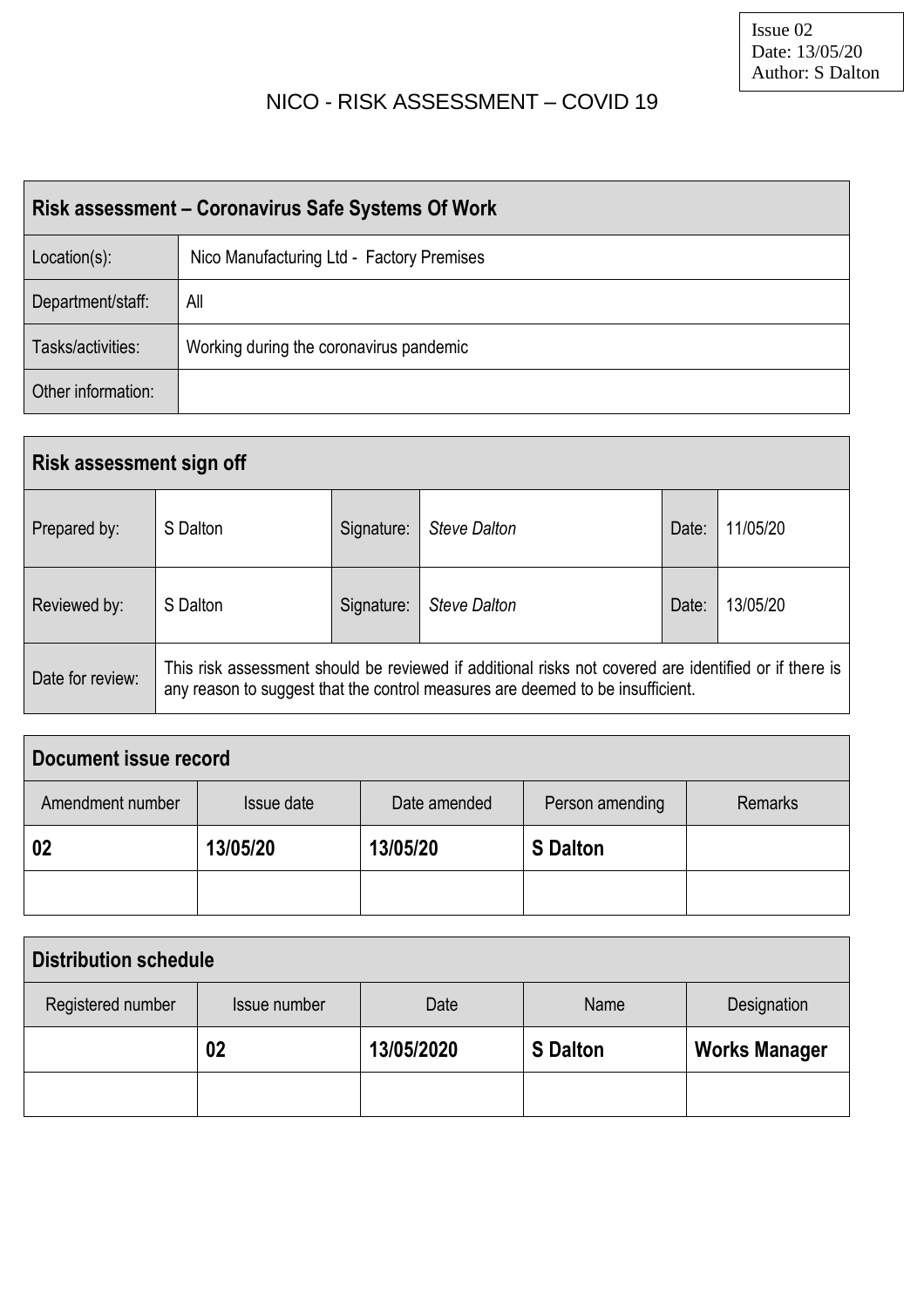|            |                |                | Key |             |                 |    |                                                           |                                                                                                  |  |  |  |
|------------|----------------|----------------|-----|-------------|-----------------|----|-----------------------------------------------------------|--------------------------------------------------------------------------------------------------|--|--|--|
|            | 51             | b              | 10  | 15          | 20 <sub>1</sub> | 25 |                                                           | High-risk activities should cease immediately.                                                   |  |  |  |
|            | 4              | 4              | 8   | 12          | 16              | 20 | High risk: 15-<br>25                                      | Further effective control measures to mitigate risks must be<br>introduced.                      |  |  |  |
| Ŀ          | 3              |                | 6   | 9           | 12              | 15 | <b>Medium risk:</b>                                       | Medium risks should only be tolerated for the short term and                                     |  |  |  |
| Likelihood | 2 <sub>l</sub> | $\overline{2}$ | 4   | 6           | 8               | 10 | $8 - 12$                                                  | only whilst further control measures to mitigate the risks are<br>being planned and introduced.  |  |  |  |
|            |                |                | 2   |             | 4               | 5  | Low risk: 1-6                                             | Low risks are largely acceptable. Where it is reasonable to                                      |  |  |  |
|            |                |                |     |             |                 |    |                                                           | do so, efforts should be made to reduce risks further.                                           |  |  |  |
|            |                |                |     | S: Severity |                 |    | <b>DR:</b> Degree of risk                                 | <b>RR:</b> Residual risk                                                                         |  |  |  |
|            |                |                |     |             |                 |    | Identify the persons at risk and the significant hazards. |                                                                                                  |  |  |  |
|            | 2.             |                |     |             |                 |    | Calculate an initial RR for the activity.                 |                                                                                                  |  |  |  |
| Guidance.  | 3.             |                |     |             |                 |    |                                                           | Identify risk control measures that reduce the risks to an acceptable level.                     |  |  |  |
|            | 4.             |                |     |             |                 |    | likelihood (L) and the severity (S) ratings.)             | Calculate a revised RR - assuming the control measures are followed. (Consider changing both the |  |  |  |

| <b>PPE</b> assessment |      |                                                                                                                          | <b>Note.</b> In many instances you will be able to reduce risks further by asking<br>staff/others to wear/use PPE. You should identify which items are required for the<br>task here: |                                            |         |                             |            |                    |  |  |  |
|-----------------------|------|--------------------------------------------------------------------------------------------------------------------------|---------------------------------------------------------------------------------------------------------------------------------------------------------------------------------------|--------------------------------------------|---------|-----------------------------|------------|--------------------|--|--|--|
| Type of               |      | <b>Read</b>                                                                                                              | 00                                                                                                                                                                                    | <b>N</b>                                   |         | $\left  \mathbf{H} \right $ | O          | 希                  |  |  |  |
| PPE:                  | Head | Foot                                                                                                                     | Eye                                                                                                                                                                                   | Hand                                       | Hearing | Hi-visibility               | <b>RPE</b> | <b>Fall arrest</b> |  |  |  |
|                       |      |                                                                                                                          |                                                                                                                                                                                       | Yes                                        |         |                             | <b>Yes</b> |                    |  |  |  |
| <b>Additional</b>     |      |                                                                                                                          | Gloves should be worn whenever it is practicable to do so.                                                                                                                            |                                            |         |                             |            |                    |  |  |  |
| requirements:         |      |                                                                                                                          |                                                                                                                                                                                       | FFP3 face masks / or shields must be worn. |         |                             |            |                    |  |  |  |
|                       |      | Note. PPE must only be considered when other control measures, such as guarding, local exhaust extraction, preventing    |                                                                                                                                                                                       |                                            |         |                             |            |                    |  |  |  |
|                       |      | noise at source, eliminating the need to work at height etc. are not possible. PPE should always be considered as a last |                                                                                                                                                                                       |                                            |         |                             |            |                    |  |  |  |
|                       |      | resort option. PPE should only be worn when there is reasonable justification for doing so.                              |                                                                                                                                                                                       |                                            |         |                             |            |                    |  |  |  |

| <b>Risk assessment</b>                           |                                     |                                      |                |   |                 |                                                                                                                                                                                                                                                                                                                                                                                                                                                                                                                                                                         |                 |   |           |
|--------------------------------------------------|-------------------------------------|--------------------------------------|----------------|---|-----------------|-------------------------------------------------------------------------------------------------------------------------------------------------------------------------------------------------------------------------------------------------------------------------------------------------------------------------------------------------------------------------------------------------------------------------------------------------------------------------------------------------------------------------------------------------------------------------|-----------------|---|-----------|
|                                                  | Persons at                          | <b>Significan</b>                    | <b>Initial</b> |   |                 |                                                                                                                                                                                                                                                                                                                                                                                                                                                                                                                                                                         | <b>Residual</b> |   |           |
| <b>Activity</b>                                  | risk                                | t hazards                            |                | S | <b>DR</b>       | <b>Risk control measures</b>                                                                                                                                                                                                                                                                                                                                                                                                                                                                                                                                            |                 | S | <b>RR</b> |
| Working<br>during the<br>coronavirus<br>pandemic | Staff,<br>contractors<br>and others | Serious ill-<br>health<br>conditions | 3              | 5 | 15 <sub>1</sub> | You must follow the<br>government's<br>$\bullet$<br>guidance on working<br>during<br>the<br>pandemic.<br>(https://www.gov.uk/coronavirus)<br>You must only travel to your workplace if<br>$\bullet$<br>your work absolutely cannot be done<br>from home.<br>If you leave your home, you should<br>$\bullet$<br>minimise any time spent outside and<br>ensure that you are two metres apart<br>from anyone not in your household. If<br>you are unable to maintain this distance,<br>you must inform the Works Manager.<br>These rules must be followed at all<br>times. |                 | 5 | 5         |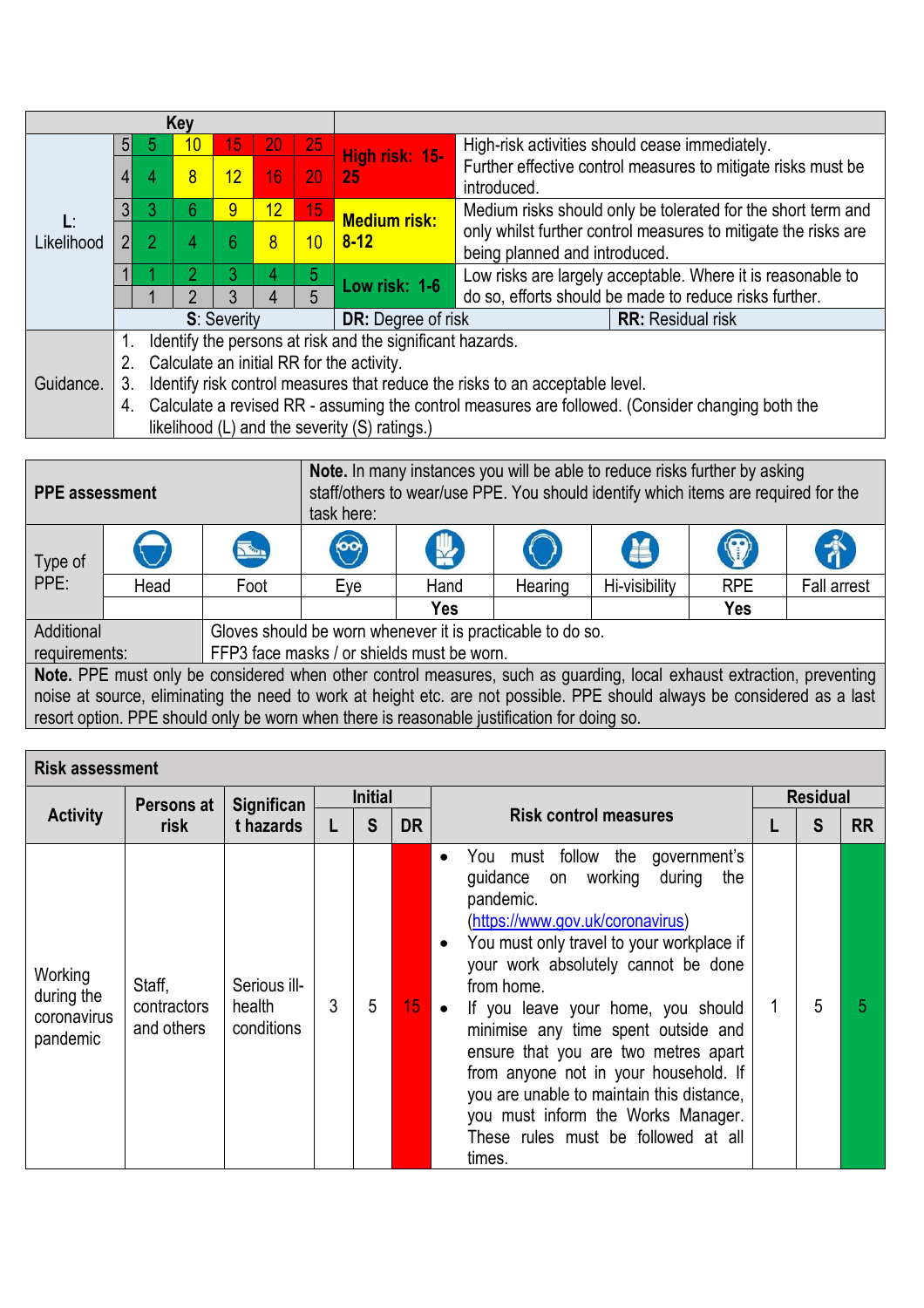|                                                                          | Persons at                          | Significan                           |                                                                                                                                                                                                                                                                                                                                                                                                                                                                                                                                                                                                                                                                                                                                                                                                                                                                                                                                                                                                                                                                                                                                                                                                                                                                           |   |    |                                                                                                                                                                                                                                                                                                                                                                                                                                                                                                                                                          |   | <b>Residual</b> |   |
|--------------------------------------------------------------------------|-------------------------------------|--------------------------------------|---------------------------------------------------------------------------------------------------------------------------------------------------------------------------------------------------------------------------------------------------------------------------------------------------------------------------------------------------------------------------------------------------------------------------------------------------------------------------------------------------------------------------------------------------------------------------------------------------------------------------------------------------------------------------------------------------------------------------------------------------------------------------------------------------------------------------------------------------------------------------------------------------------------------------------------------------------------------------------------------------------------------------------------------------------------------------------------------------------------------------------------------------------------------------------------------------------------------------------------------------------------------------|---|----|----------------------------------------------------------------------------------------------------------------------------------------------------------------------------------------------------------------------------------------------------------------------------------------------------------------------------------------------------------------------------------------------------------------------------------------------------------------------------------------------------------------------------------------------------------|---|-----------------|---|
| <b>Activity</b>                                                          | risk                                | t hazards                            | <b>Initial</b><br><b>Risk control measures</b><br>S<br><b>DR</b><br>L<br>Only attend the premises if you have<br>$\bullet$<br>been personally requested to do so by<br>Management. You will remain at home<br>and not attend until your attendance is<br>absolutely safe and necessary.<br>Before attending, checks will have been<br>$\bullet$<br>made that the premises is suitable and<br>sufficient and arrangements completed<br>3<br>5<br>15<br>for managing the risks associated with<br>coronavirus. This includes ensuring<br>there are appropriate washroom and<br>welfare facilities, PPE, Social distancing.<br>Management will ensure all persons<br>$\bullet$<br>attending the premises are made aware<br>of any additional/new rules imposed by<br>the Works Manager. All persons to<br>follow these rules at all times.<br>If you have symptoms of coronavirus<br>$\bullet$<br>(new cough and/or high temperature),<br>you must self-isolate, stay at home for<br>seven days. If you live in a household<br>with someone who has the symptoms<br>above, you must stay at home for 14<br>days from the day their symptoms<br>3<br>5<br>15<br>started. If you develop symptoms, you<br>must stay at home for seven days from<br>the start of your symptoms. | L | S  | <b>RR</b>                                                                                                                                                                                                                                                                                                                                                                                                                                                                                                                                                |   |                 |   |
| Work on<br>premises<br>controlled<br>by others<br>during the<br>pandemic | Staff,<br>contractors<br>and others | Serious ill-<br>health<br>conditions |                                                                                                                                                                                                                                                                                                                                                                                                                                                                                                                                                                                                                                                                                                                                                                                                                                                                                                                                                                                                                                                                                                                                                                                                                                                                           |   |    |                                                                                                                                                                                                                                                                                                                                                                                                                                                                                                                                                          | 1 | 5               | 5 |
| If you may<br>be exposed<br>to the<br>Covid-19<br>virus                  | Staff,<br>contractors<br>and others | Serious ill-<br>health<br>conditions |                                                                                                                                                                                                                                                                                                                                                                                                                                                                                                                                                                                                                                                                                                                                                                                                                                                                                                                                                                                                                                                                                                                                                                                                                                                                           |   |    | You must follow the<br>government<br>guidance<br>coronavirus.<br>on<br>(https://www.nhs.uk/conditions/coronavir<br>us-covid-19/self-isolation-advice/).                                                                                                                                                                                                                                                                                                                                                                                                  | 1 | 5               | 5 |
| Preventing<br>infection<br>spreading                                     | Staff,<br>contractors<br>and others | Serious ill-<br>health<br>conditions | 3                                                                                                                                                                                                                                                                                                                                                                                                                                                                                                                                                                                                                                                                                                                                                                                                                                                                                                                                                                                                                                                                                                                                                                                                                                                                         | 5 | 15 | Wash your hands with soap and water<br>$\bullet$<br>on arrival and often - do this for at least<br>20 seconds.<br>Use hand sanitiser gel at regular<br>$\bullet$<br>intervals as well as soap and water.<br>Wash your hands regularly throughout<br>the day.<br>Use hand sanitiser regularly throughout<br>$\bullet$<br>the day.<br>Wear either a cloth face mask as issued<br>or if you have a problem with these then<br>you must wear the visor shield as a<br>minimum.<br>Cover your mouth and nose with a<br>tissue or your sleeve (not your hands) | 1 | 5               | 5 |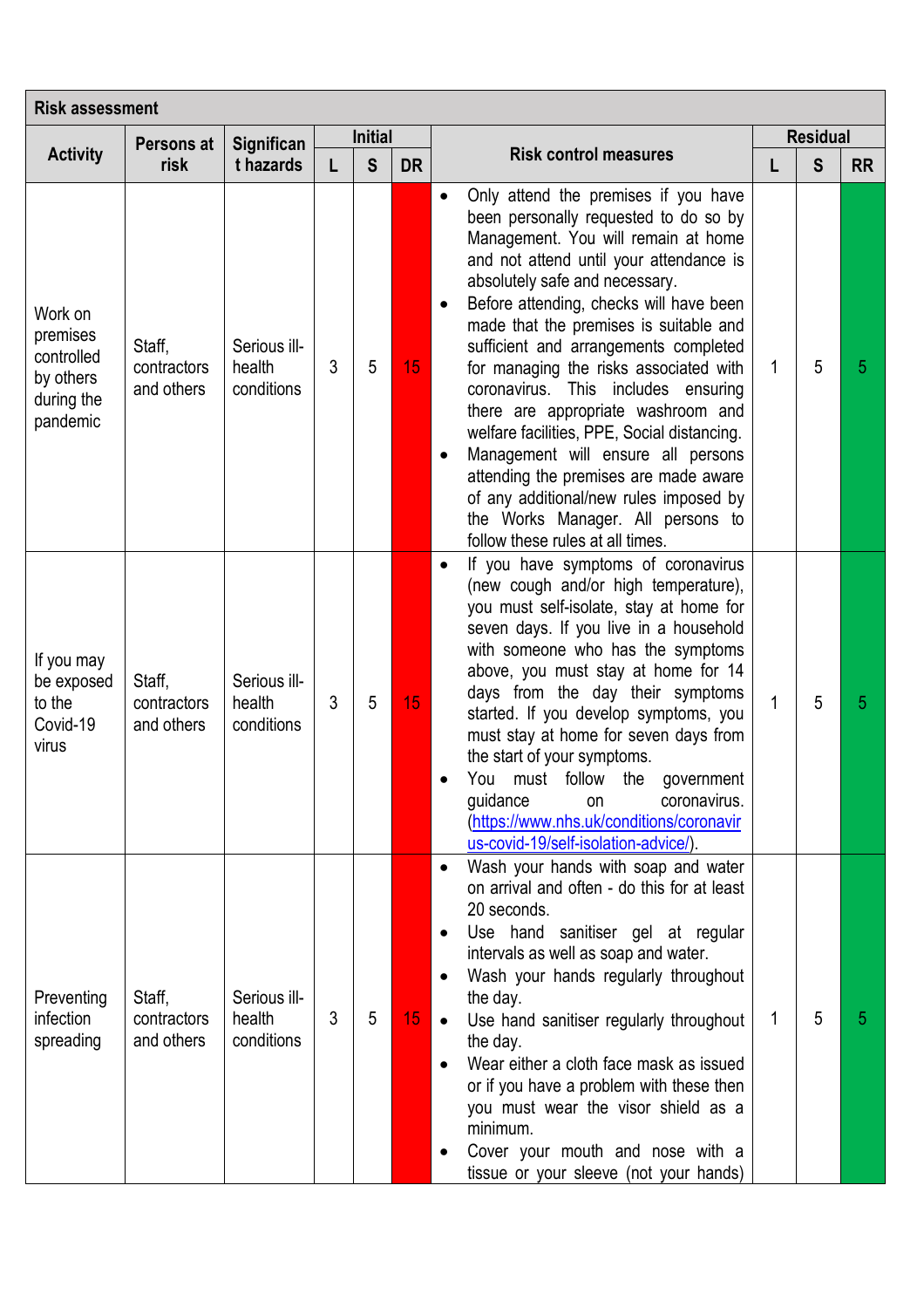| <b>Risk assessment</b>                                |                                     |                                                                          |                |                |                 |                                                                                                                                                                                                                                                                                                                                                                                                                                                                                                                                                                                                                                                                                                                                              |   |                 |           |
|-------------------------------------------------------|-------------------------------------|--------------------------------------------------------------------------|----------------|----------------|-----------------|----------------------------------------------------------------------------------------------------------------------------------------------------------------------------------------------------------------------------------------------------------------------------------------------------------------------------------------------------------------------------------------------------------------------------------------------------------------------------------------------------------------------------------------------------------------------------------------------------------------------------------------------------------------------------------------------------------------------------------------------|---|-----------------|-----------|
|                                                       | Persons at                          | Significan                                                               |                | <b>Initial</b> |                 | <b>Risk control measures</b>                                                                                                                                                                                                                                                                                                                                                                                                                                                                                                                                                                                                                                                                                                                 |   | <b>Residual</b> |           |
| <b>Activity</b>                                       | risk                                | t hazards                                                                |                | S              | <b>DR</b>       |                                                                                                                                                                                                                                                                                                                                                                                                                                                                                                                                                                                                                                                                                                                                              | L | S               | <b>RR</b> |
|                                                       |                                     |                                                                          |                |                |                 | when you cough or sneeze.<br>Dispose of tissues, masks and visors in<br>$\bullet$<br>appropriate waste receptacles as quickly<br>as possible.<br>Maintain the two-metre distance rule at<br>$\bullet$<br>all times.<br>Do not touch your face or eyes if your<br>$\bullet$<br>hands are not clean.<br>Do not enter toilets or any space where<br>$\bullet$<br>2 meters cannot be observed.<br>Do not arrive for work anymore than 10<br>$\bullet$<br>mins early and ensure you stick to your<br>allocated start and finish time.<br>Sanitise machinery using wipes before<br>$\bullet$<br>and after use.<br>Supervisors to ensure wherever possible<br>$\bullet$<br>employees operate same equipment<br>daily and regular sanitation occurs. |   |                 |           |
| Using<br>welfare<br>facilities                        | Staff,<br>contractors<br>and others | Serious ill-<br>health<br>conditions                                     | 3              | 5              | 15 <sub>1</sub> | Wash your hands with soap and water<br>$\bullet$<br>before and after using the canteen for<br>breaks.<br>Do not use the facility if you are unable<br>$\bullet$<br>to maintain the two-metre distance rule<br>at all times.<br>If you are unable to take breaks in the<br>$\bullet$<br>canteen due to overcrowding, you are<br>requested to take them either outside or<br>at your machine observing all hygiene<br>best practises.                                                                                                                                                                                                                                                                                                          | 1 | 5               | 5         |
| Following<br>prescribed<br>safe<br>systems of<br>work | Staff,<br>contractors<br>and others | Accident<br>or injury<br>caused by<br>working in<br>an unsafe<br>manner. | $\mathfrak{Z}$ | 5              | 15              | Under no circumstances are you to<br>$\bullet$<br>complete tasks that you're not deemed<br>competent in/authorised to perform.<br>There are to be no exceptions to this<br>rule. If you need to complete new duties,<br>you will be trained in the safe systems of<br>work prior to completing it.<br>Prescribed safe systems of work must<br>$\bullet$<br>be followed at all times. If you cannot do<br>so, e.g. the required PPE is not<br>available, you must not do the job. The<br>safe system of work must be formally<br>amended before adopting new work<br>practices. New safe systems must not<br>increase risks to those completing the<br>job or anyone else who may be affected.                                                | 1 | 5               | 5         |